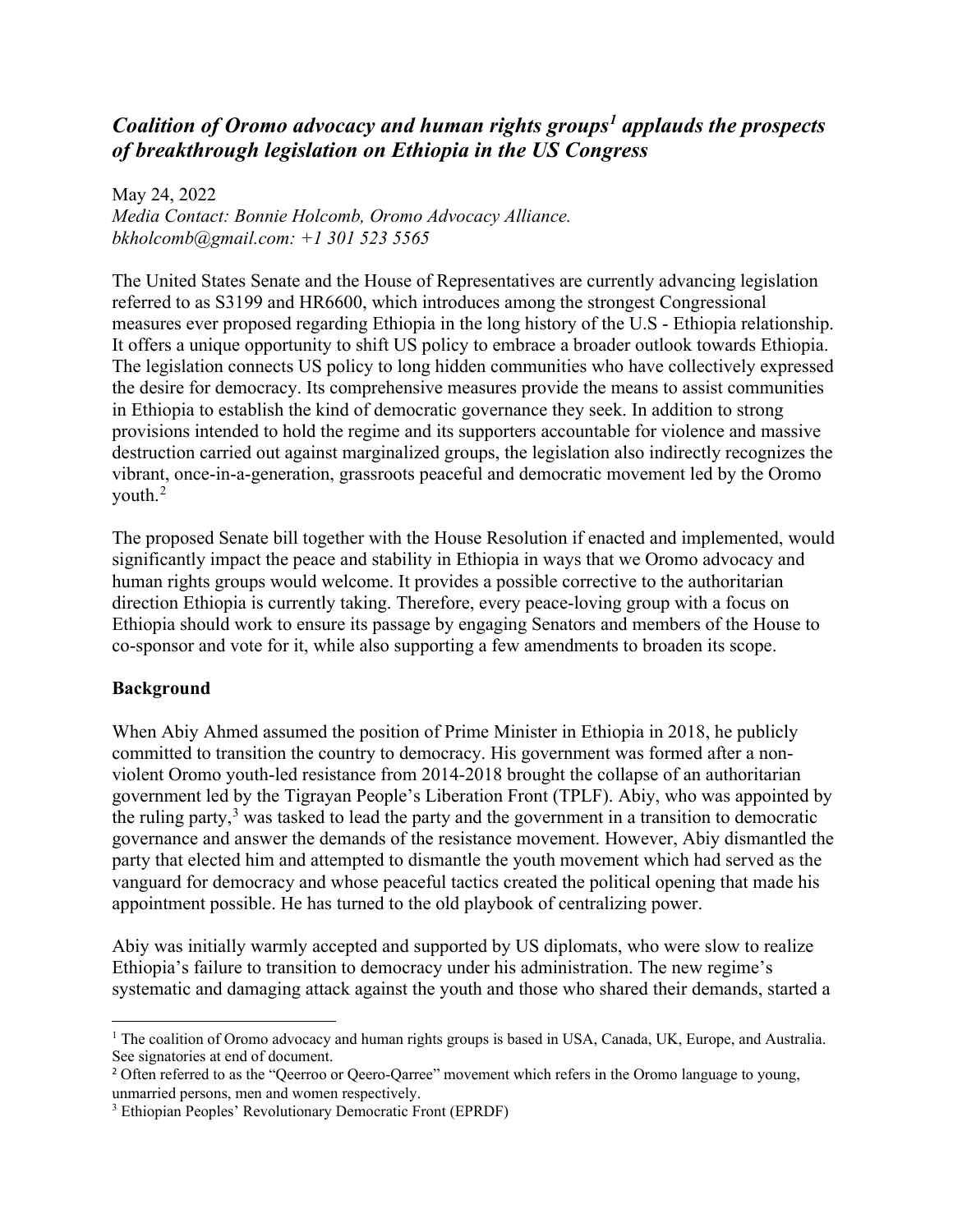process that caused Ethiopia's rapid descent into chaos after such high hopes both locally and internationally. The government first launched a war in Oromia, then declared war in Tigray, followed by economic crises, famine, and conflict that extends beyond its borders. In order to accomplish these operations and help consolidate his power, Prime Minister Abiy called upon authoritarian leaders of Eritrea, Turkey, and UAE, further abandoning ties with the US.

### **Provisions of the Legislation**

S3199 in the Senate and HR660 in the House address this crisis by acknowledging that the anticipated transition to democracy has failed utterly and that the US partnership with Ethiopia needs adjustment. They create mechanisms to expose the actual drivers of conflict and to redirect the transition to achieve stability and peace in the region, acknowledging the position of all peoples in the region. The legislation calls for 1) disclosing *disinformation* that fuels continued crises and violence, 2) *investigation* into real conditions that prevail in the country, 3) support for *full-scale negotiations toward a peace process and dialogue*, 4) support for a new transition process toward democracy that protects the rights of marginalized populations, 5) provisions for *accountability,* and 6) application of *strong sanctions* on those who continue to instigate violence and profit from war though a variety of schemes. Each of these provisions can play an important role in adjusting course and creating avenues toward stability in the country and the region.

Key aspects of this legislation are innovative, practical and offer the opportunity for a shift in US-Ethiopia policy. The mandated investigations would assess the extent to which the country's populations are under attack and are facing crimes, rights violations and desperate famine conditions. It is important that the bill's focus is not restricted to Tigray alone but includes every region in the country.

# **Urging Support for and Passage of the Legislation on Ethiopia now before Congress: S3199 and HR6600**

Passage of S3199 and HR6600 could mark a turning point in US-Ethiopia policy. The legislation encourages changes which empower the grassroots representatives of civil society by highlighting the role of women and youth, a significant majority of the country's population that played the leading role in peacefully toppling the EPDRF regime. Their primary demand was a move to basic freedoms and democracy which has not yet come. This legislation has the potential to bring into the spotlight both the country's long obscured and neglected majority and the demands they sacrificed for. We urge broad support for these innovative legislative initiatives in both the Senate and the House of Representatives of the United States.

# **Signatories:**

Advocacy 4 Oromia; Melbourne, Australia Baro Tumsa Institute; Greenbelt, MD Jabdu Oromo American Women's Council; Minneapolis, MN Human Rights League for the Horn of Africa; Toronto, ON; Finfinnee/Addis Ababa, Ethiopia Macha Tulama Association; Washington, DC Oromia Global Forum;\* Tacoma Park, MD